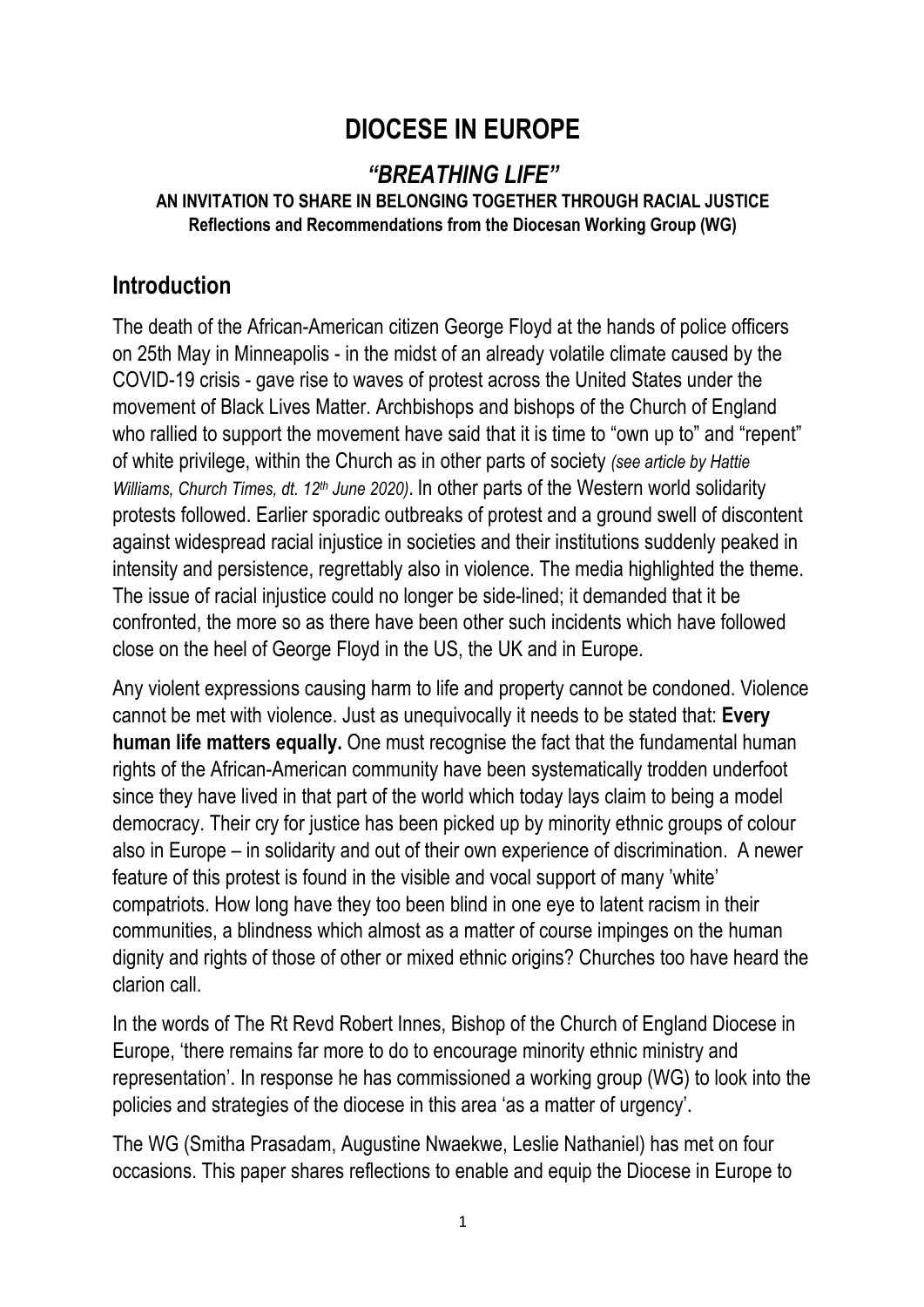engage with racial justice. We are aware that other areas of discrimination, such as gender justice, disability, sexuality, also demand addressing. But our current task is to focus on Racial Justice, to bring it more into the centre of the church's attention and concern. This may develop into *Inclusive Justice* as the overarching theme and how we in this Diocese proclaim the good news to the world, in order that the world may believe.

The question which the WG asks at the outset is: "Can we in the Church of England as a whole, in all honesty demonstrate that WE NEED AND BELONG TO EACH OTHER?" The WG is not convinced that this is the case, given the lack of visibility in key roles of Black, Asian and Minority Ethnic communities.

We will not be using the acronym BAME but spelling out **Black, Asian and Minority Ethnic** repeatedly in order that it enter the vernacular. Where this is not so, we will use the term *People of Colour*.

The setting up of the Archbishop of Canterbury´s Racism Action Commission is a muchneeded response and the direct result of the current outcry against racial discrimination. It is geared to implement key structural and cultural changes within the Church of England on race. Speaking to the General Synod during a debate on the *Empire Windrush Legacy*, the Archbishop of Canterbury, Justin Welby, said there was 'no doubt' that the Church of England is still 'deeply institutionally racist'. Furthermore, the Archbishop said he was "personally sorry and ashamed. I'm ashamed of our history and I'm ashamed of our failure … I'm ashamed of my lack of urgent voice to the church" *(see Article by Adam Becket, Church Times, dt. 11th February 2020).*

This policy framework "Breathing Life" is a response from the Diocese in Europe and an invitation to engage with the embedded concept of *belonging and need.* It calls for a powerful compulsion to act. This is a *belonging* that is God´s initiative rather than ours. It is our faith that provides us the entry into this community (*see Meeting God in Paul by Rowan Williams*). It is our hope that this policy document will breathe life in chaplaincies across Europe and within the Church of England as a whole.

#### **Is there a definition of Racism?**

The Convention of the United Nations defines the term "racial discrimination" as: *any distinction, exclusion, restriction or preference based on race, colour, descent, or national or ethnic origin which has the purpose or effect of nullifying or impairing the recognition, enjoyment or exercise, on an equal footing, of human rights and fundamental freedoms in the political, economic, social, cultural or any other field of public life (International Convention On The Elimination Of All Forms Of Racial Discrimination entry into force 4 January 1969).*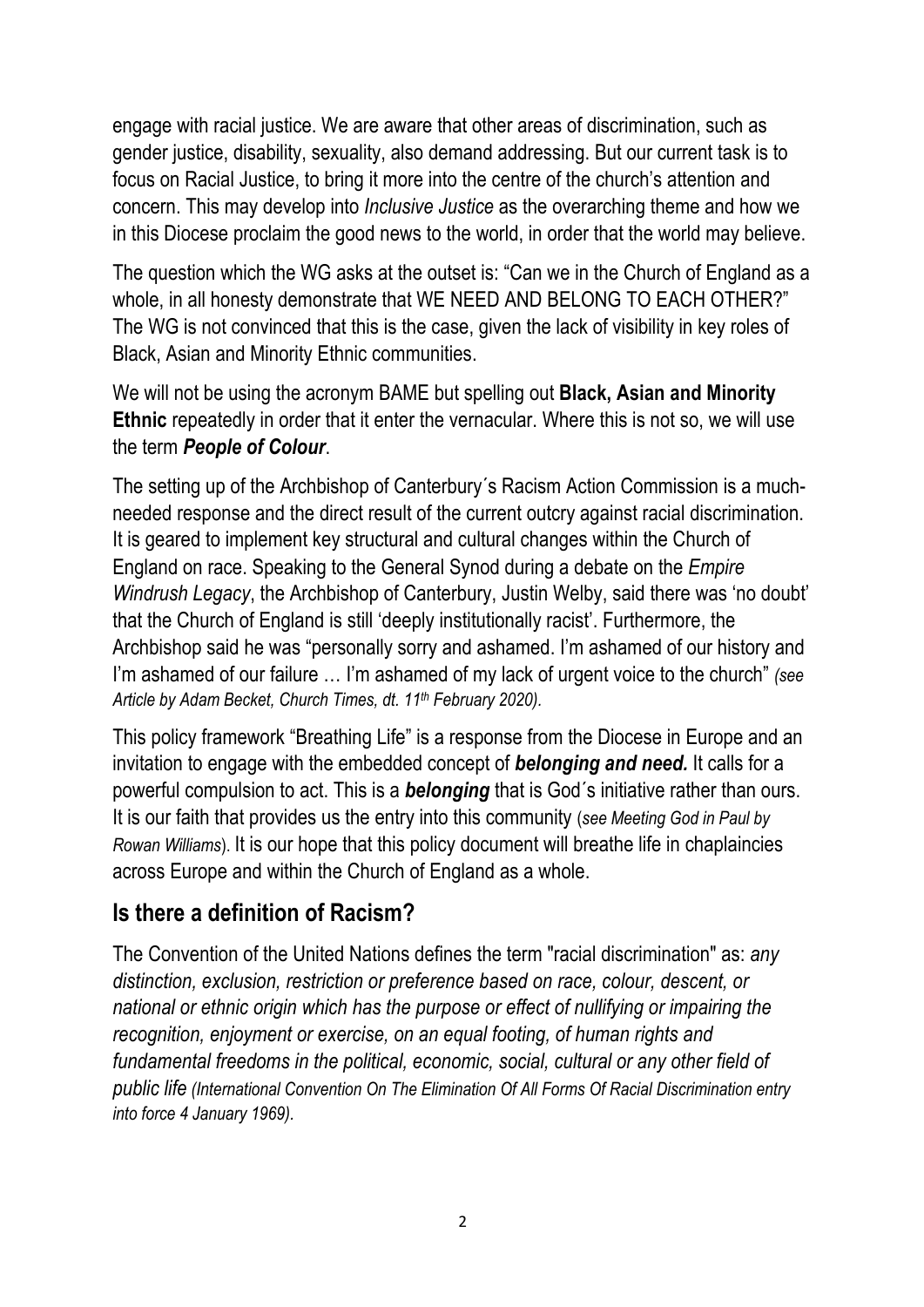# **How does Racism manifest itself?**

There are a wide range of examples that may fall short of legal infringement of human rights yet are no less racially discriminating. Many would fall under the term 'racial profiling' – a euphemism for discrimination. Some examples:

A taxi driver may drive past, ignoring a customer of colour; one may look discouragingly at the Sinti-Roma community. In Germany, racism would be associated with the Holocaust; in South Africa with the history of Apartheid; in the USA with slavery; in the UK with Colonialism etc.

In our church context it is seen in the glaring under-representation in decision making at both local church committee and higher synodical levels.

It is also seen in the demeanour, disregard and disrespect as well as the lack of sensitivity based on skin colour that often devalue meetings and honest conversations. One can point to a lack of greater intentionality in addressing issues concerning discrimination on the basis of race on the one hand; and on the other hand to the 'inclusion' of Black, Asian and Minority Ethnic people as token and exotic (a kind of wellmeaning racism).

What is lacking is whole-hearted welcome to leadership and decision making. What is needed is space and value for the contributions and perspectives of People of Colour. Are we ready to see the potential in the other and prepared to share responsibility? Are we able to recognise the potential in the other and delegate responsibility? Are we equally ready to sacrifice our own place at the table in order to welcome another?

# **Rationale of Belonging**

We are moving from "once not being a people to now being a people" (1 Peter 2.10); from exclusion to inclusion. This is central to belonging. People of colour need to experience belonging.

Quoting Rowan Williams: "Those who were once strays, migrants, exiles, foreigners, are now insiders. They now belong. They are neither a collection of random individuals nor a group of barely tolerated marginal oddities. They are citizens of a proper civic community. In other words belonging to God's people is being neither Jew nor Gentile. It is a  $3<sup>rd</sup>$  reality beyond the rival identities of different sorts of insider – the insideness of the Jew confident of God's choice of Israel and the confidence of the Roman citizen" *(see Meeting God in Paul, Rowan Williams).*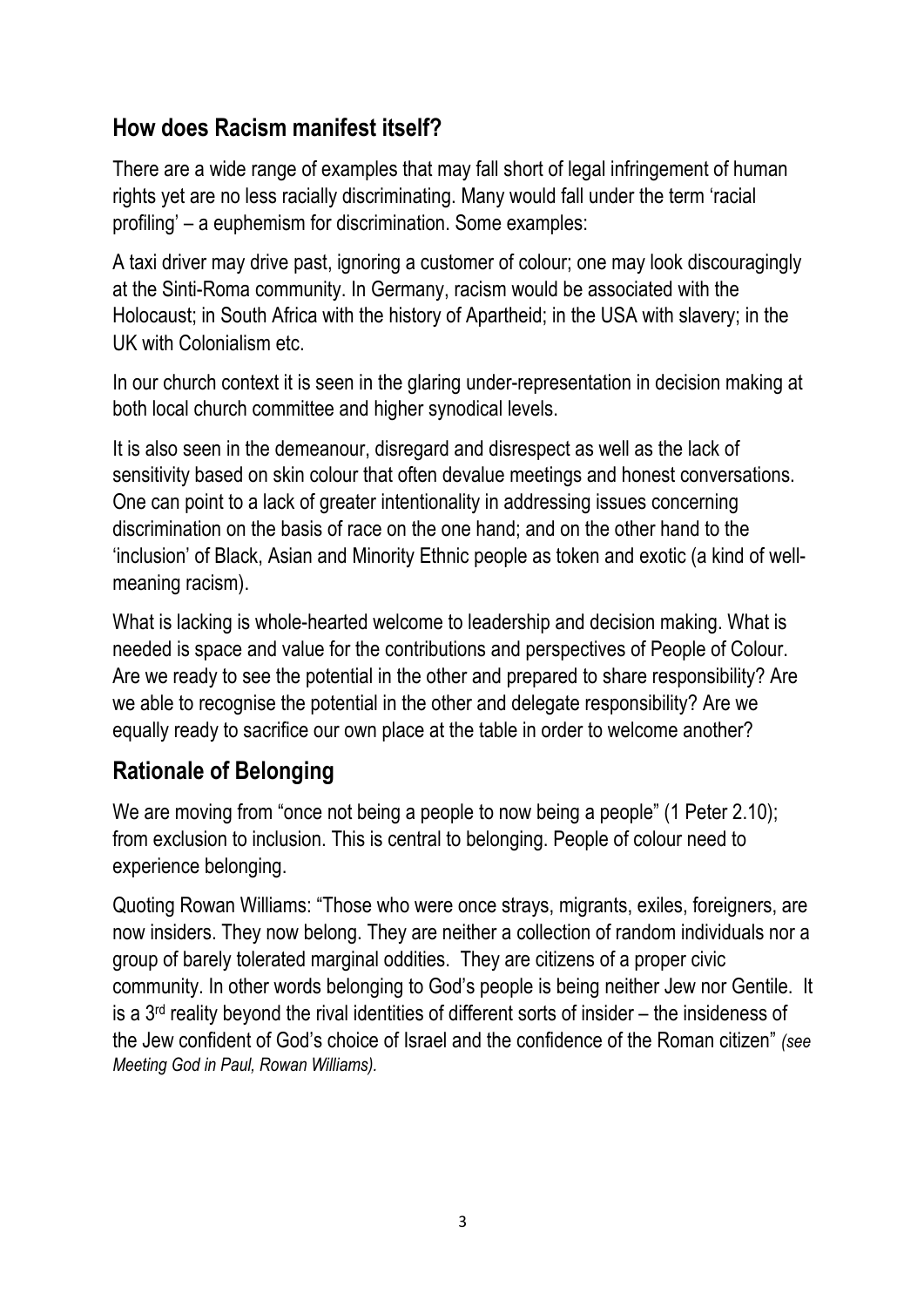# **Biblical Imperative – Embracing a people´s theology (reflections ongoing)**

The logic of the cross is the hope that violence and injustice will be overcome. If we as Christians wish to embrace the challenges of the cross, we are compelled to also see such challenges through the eyes of those discriminated against. There is merit in using George Floyd´s dying words "I can't breathe" for God breathes life into creation; we hear the last breath of God's Son on the cross, and moreover the resurrected Christ breathes peace on his disciples. We should put this within the framework of an activity which breathes new life into the old – or breathes new life altogether.

The Black Movement for racial justice in the 1960s showed the relevance and worship of a people´s theology. The music known as *spirituals* continues to touch the hearts and minds of people across the world. A person of colour listening to the songs "He is King of Kings, He is Lord of Lords; Jesus Christ, The First and Last" or "We Shall Overcome" would immediately understand this call to freedom; a freedom in Christ and liberation from any shackles. No preacher nor theologian is required.

The following suggested Bible verses provide the framework within which we can locate any work on racial justice; from which all other justice will naturally flow.

*Galatians 3.28* – "There is no longer Jew or Greek, slave and free, there is no longer male and female, for all of you are one in Christ Jesus." This is a seminal verse, which can resonate with fresh meaning in our current context. Paul would like us to understand belonging in a different way. A belonging which makes origins, status and the like inconsequential. All meet at the same level in Christ Jesus.

*Deuteronomy 16.20* – "Justice and only justice shall you pursue". From the Torah itself we hear time and again God´s call for justice for all. Speaking out means that silence is not an option; it is the extended arm of racism. Exodus is liberation; Incarnation is God in our midst; the Holy Spirit is empowerment for transformation. Good theology compels racial justice as God´s creative call.

*Matthew 5.6* – "Blessed are those who hunger and thirst for righteousness for they will be filled." The Beatitudes call into question our whole way of life. Looked at differently, racial justice could be our: "Be: Attitude". How do we show our hunger and thirst for righteousness? After all, what is righteousness, but justice?

# **Institutional Picture**

A close look at the current state of the Church of England reveals that:

• The distinctly Anglican vision of transforming unjust structures as articulated in the five marks of mission has not been given the much-needed attention it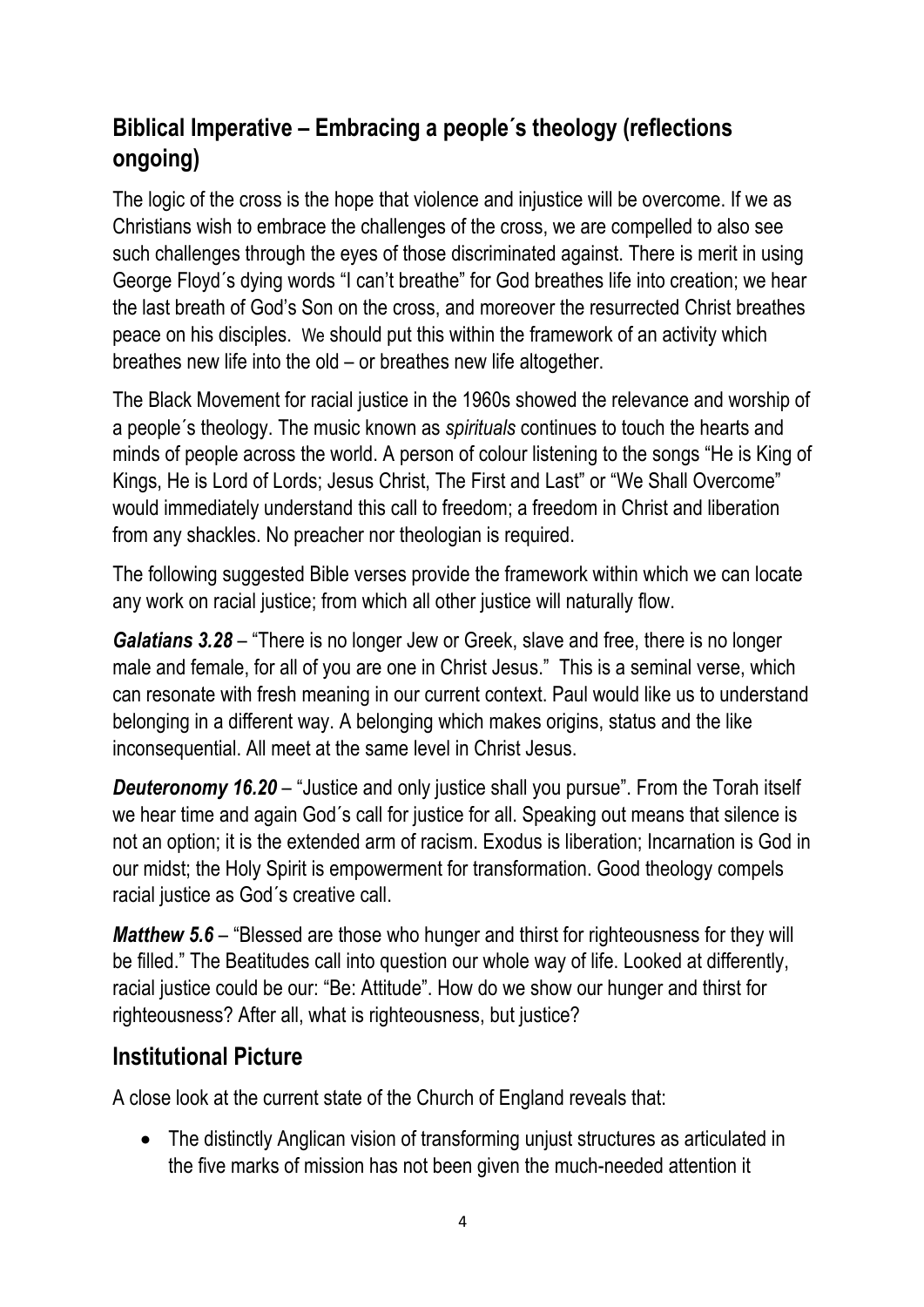deserves in terms of overcoming racial discrimination. These 5 marks of mission help us to hold together our calling to proclaim the good news and social responsibility. The church needs to be together and live out both its theology and its practice.

- The British Parliament is today more diverse and better represented than the Church of England governing bodies. There are about 65 MPs from the Black, Asian, Minority, Ethnic communities and 2 of the 4 most senior offices of State are held by people of colour.
- There is no Diocesan Bishop from the Black, Asian and Minority Ethnic community.
- In the 42 dioceses there is only 1 Cathedral Dean and only 3.9 per cent of the 7700 clergy are from the Black, Asian and Minority Ethnic people *(see ministry statistics published in 2019).*
- There is a worrying and visible lack of Black, Asian and Minority Ethnic representation in all synodical bodies.
- A feature of chaplaincy councils and diocesan decision-making boards and committees is the underrepresentation of Black, Asian and Minority Ethnic people.
- Underrepresentation is further painfully evident in senior leadership.
- The potential of people of colour is not recognised and a plethora of unfounded reasons are given regarding suitability; in direct contrast to public institutions.
- Covid-19 has affected people of colour on the frontline disproportionately. This makes visible the commitment of people of colour to a cause and their willingness to even pay the ultimate price, which is not given appropriate recognition.

Our intention is an appeal for all to flourish together; that it is good to learn and grow alongside Christians from the worldwide Anglican Communion; that the dynamics of *Inclusion Exclusion* be overcome; that it is about equal opportunity by creating an environment for each one of us to be open to discover the gifts and potential in the "the other."

Anything less is but the disfigured face of Christ.

# **What is also being addressed?**

There is fear regarding the location and significance of statuary in church and cathedral precincts, yet in reality what is being questioned is a one-dimensional telling of history.

It is Christ crucified that is to be preached. This is the generation when people of colour have themselves recognised that they have much to share at all levels. They have recognised that they do have the ability to "take up their mat and walk." They have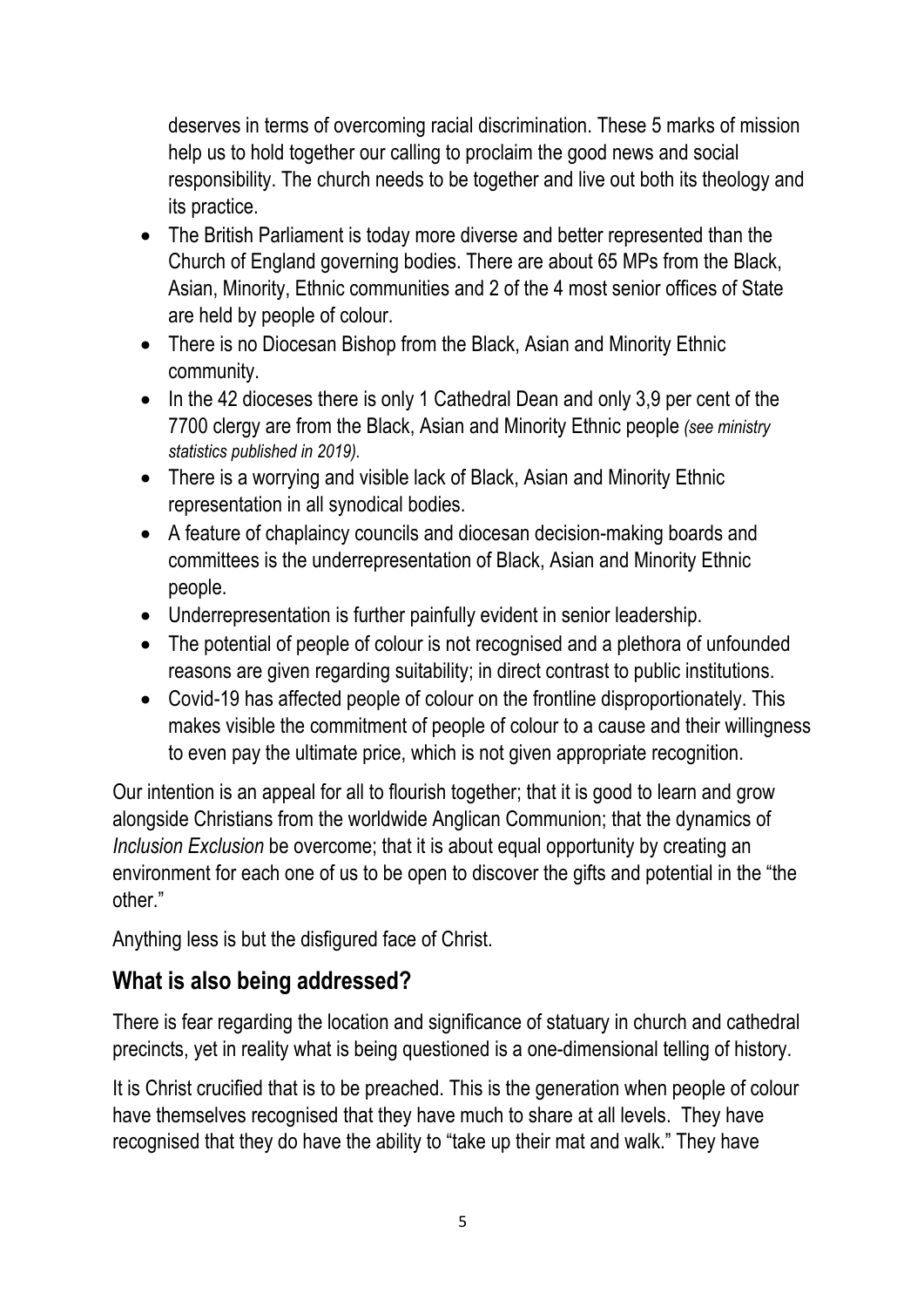recognised that one can learn from the past, but that the past cannot and should not be allowed to dominate the future for both people of colour and majority populations.

# **Addressing racial injustice and discrimination - Recommendations**

- Provide an irresistible invitation to engage, which is seen as an opportunity and challenge that cannot be rejected.
- Create opportunities to include the contributions of Christians from all over the world who could number up to 70% in parishes and chaplaincies. This group of people may have been deliberately or inadvertently made to feel less than equal. This is often based on assumptions about (in)ability to raise money, to network and to play due part in church operations.
- Enable greater representation of people of colour in Chaplaincy Councils.
- Explore and implement leadership opportunities for people of colour.
- Delegate responsibility where possible and encourage shared responsibility.
- Recognise privileges based on skin colour alone which offers an inherent advantage to some.
- Skin colour should no longer determine who does or does not do certain jobs in the church. (Examine critically who is / isn't engaged in a variety of church jobs including reading, interceding, cleaning, coffee-making, chairing meetings etc)
- Speak out if you witness or experience racial discrimination. Silence is collusion.
- Raise awareness of the pain of racial discrimination. Unconscious Bias Training is a helpful instrument.
- Empower Chaplains to take action which is both affirmative and/or remedial so they themselves do not collude with unjust practices.
- Empower Chaplaincies to create space for honest conversations.
- Empower Black, Asian and Minority Ethnic members to play a fuller part in the life and witness of the church by additional training or support as necessary.
- Make *Inclusive Justice* a component part of the selection process and training syllabus for people in ministry. Do not overlook people of colour in discernment.
- Expand horizons by telling the whole story of colonial heritage through the eyes of the colonised.
- Celebrate what is good and repent of all that continues to cause pain, division and oppression through the use of creative liturgies and symbolic action to move everyone on.
- Challenge and reject membership of political parties with a racist agenda.
- *'*Collate bible studies on racial/inclusive justice for wider circulation.
- In terms of a *come over, support and expand our horizons policy* organise a Symposium that includes voices across the communion, such as, the Presiding